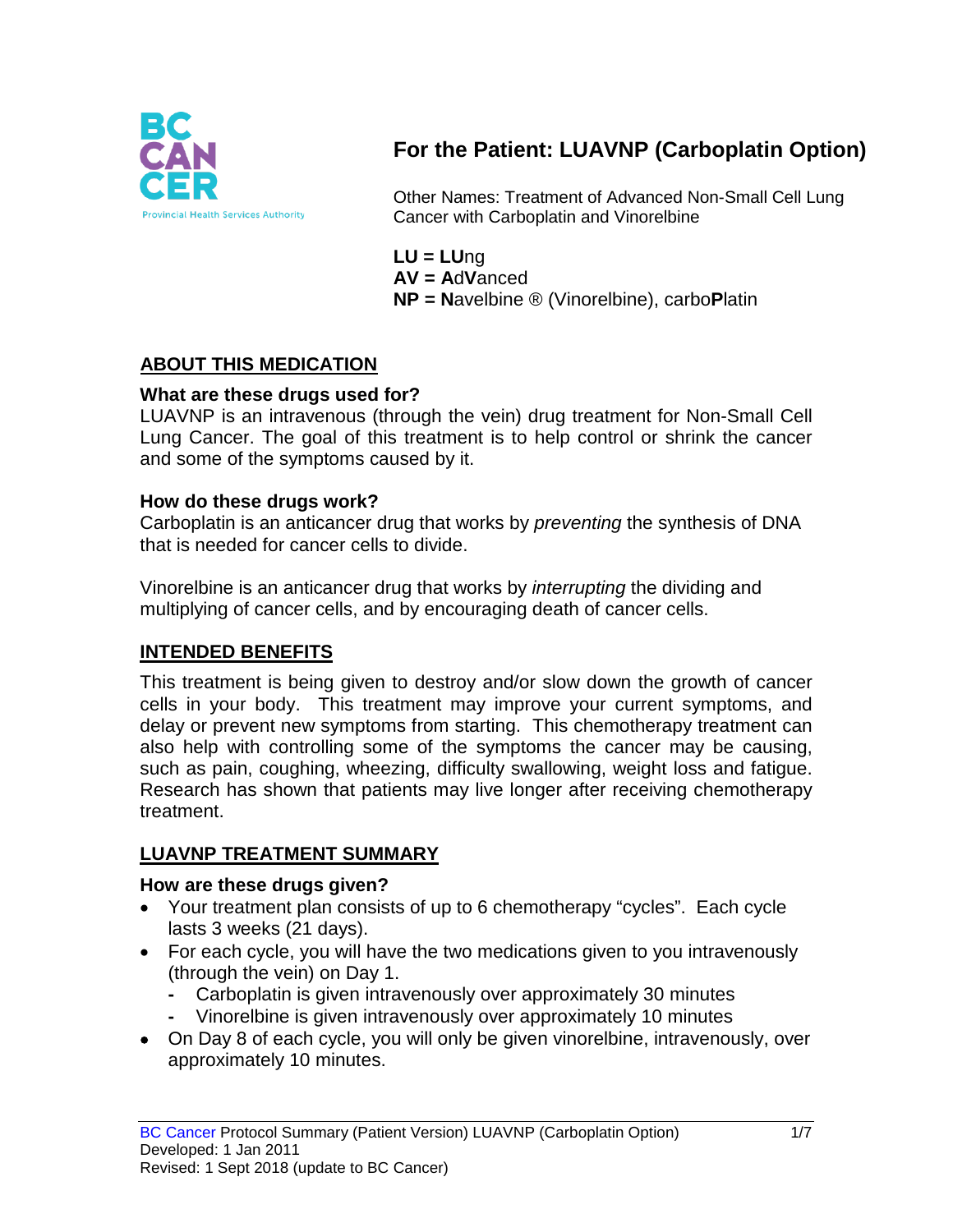### **What will happen when I get my drugs?**

- A blood test is done within one month of starting treatment.
- A blood test is also done before Day 1 and Day 8 of each cycle.
- The dose and timing of your chemotherapy may be changed based on your blood test results and/or other side effects.
- Your very first treatment will take longer than other treatments because a nurse will be reviewing the possible side effects of your chemotherapy plan and will discuss with you how to manage them. *It is a good idea to bring someone with you to your first chemotherapy appointment.*
- You will be given a prescription for anti-nausea medications (to be filled at your regular pharmacy). Please bring your anti-nausea medications with you for each treatment. Your nurse will tell you when to take the anti-nausea medication. You may also need to take your anti-nausea drugs at home after therapy. It is easier to prevent nausea than to treat it once it happens, so follow directions closely.

## **LUAVNP TREATMENT PROTOCOL**

**Start Date: \_\_\_\_\_\_\_\_\_\_\_\_\_\_\_\_\_\_\_\_\_\_\_\_\_\_\_\_**

**Cycle 1:**

| Day 1         | Day 2     | Day 3     | Day 4     | Day 5     | Day 6         | Day 7         |
|---------------|-----------|-----------|-----------|-----------|---------------|---------------|
| Blood test,   | <b>No</b> | <b>No</b> | <b>No</b> | <b>No</b> | <b>No</b>     | <b>No</b>     |
| Carboplatin & | chemo     | chemo     | chemo     | chemo     | chemo         | chemo         |
| Vinorelbine   |           |           |           |           |               |               |
| Day 8         | Day 9     | Day 10    | Day 11    | Day 12    | Day 13        | Day 14        |
| Blood test,   | <b>No</b> | <b>No</b> | <b>No</b> | <b>No</b> | <b>No</b>     | <b>No</b>     |
| Vinorelbine   | chemo     | chemo     | chemo     | chemo     | chemo         | chemo         |
| Day 15        | Day 16    | Day 17    | Day 18    | Day 19    | <b>Day 20</b> | <b>Day 21</b> |
| No            | <b>No</b> | <b>No</b> | <b>No</b> | <b>No</b> | <b>No</b>     | <b>No</b>     |
| Chemo         | chemo     | chemo     | chemo     | chemo     | chemo         | chemo         |

**This 21-day cycle will repeat up to 5 more times.**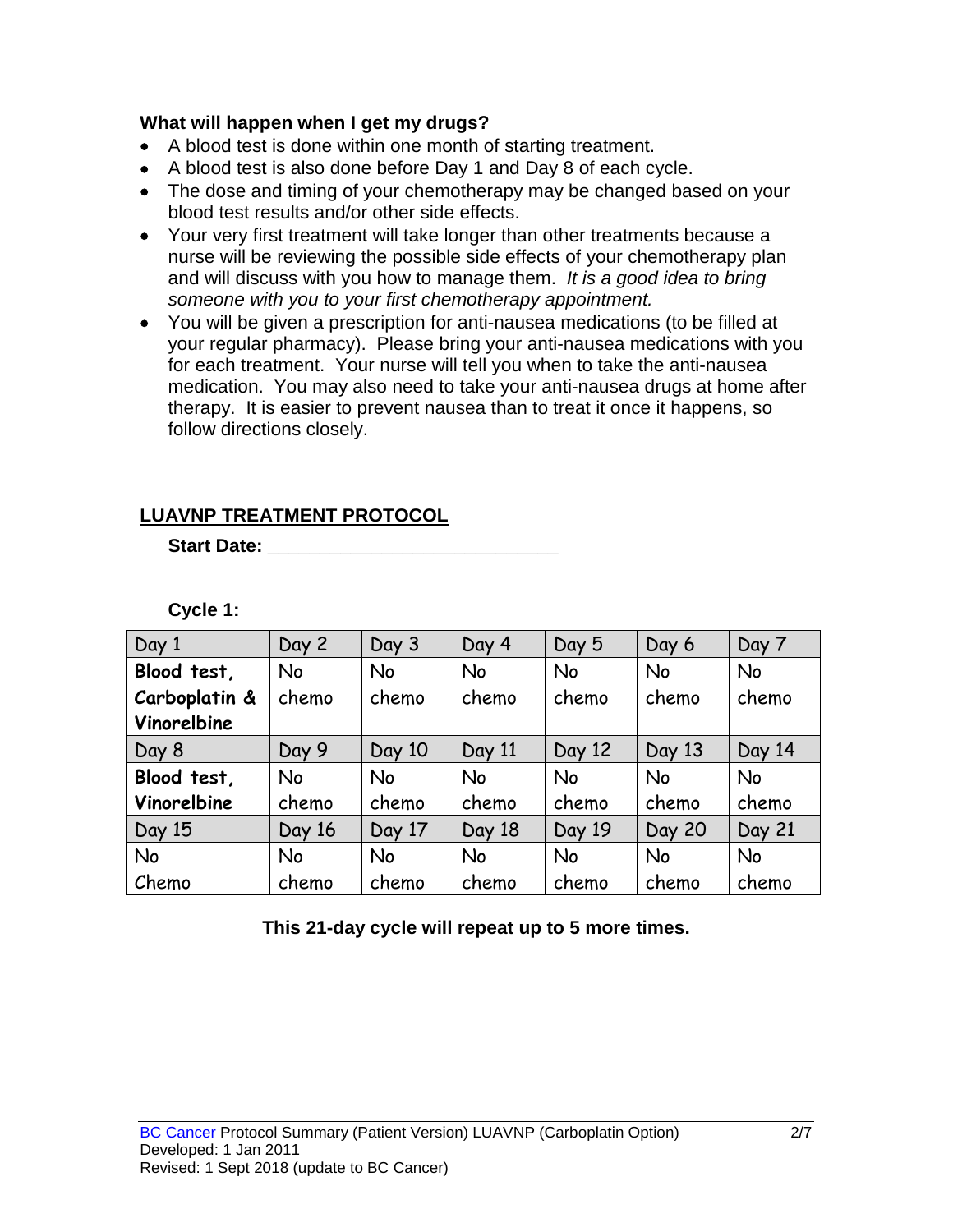# **CHEMOTHERAPY SIDE EFFECTS AND MANAGEMENT**

## **Are there any risks?**

• Unexpected and unlikely side effects can occur with any drug treatment. The ones listed below are particularly important for you to be aware of.

| <b>SERIOUS SIDE EFFECTS</b>                                                                                                                                                                                                                                                                          | How common<br>is it? | <b>MANAGEMENT</b>                                                                                                                                                                                                                                                                                                                                                                                                                              |
|------------------------------------------------------------------------------------------------------------------------------------------------------------------------------------------------------------------------------------------------------------------------------------------------------|----------------------|------------------------------------------------------------------------------------------------------------------------------------------------------------------------------------------------------------------------------------------------------------------------------------------------------------------------------------------------------------------------------------------------------------------------------------------------|
| Your white blood cells may<br>decrease 7-10 days after your<br>treatment. They usually return<br>to normal in 2-3 weeks. White<br>blood cells protect your body<br>by fighting bacteria (germs)<br>that cause infection. When<br>they are low, you are at<br>greater risk of having an<br>infection. | Very common          | To help prevent infection:<br>Wash your hands often and always after using the<br>$\bullet$<br>bathroom.<br>Take care of your skin and mouth by gently washing<br>regularly.<br>Avoid crowds and people who are sick.<br>$\bullet$<br>Call your doctor <i>immediately</i> at the first sign of an<br>$\bullet$<br>infection such as fever (over 100°F or 38°C by an oral<br>thermometer), chills, cough or burning when you pass<br>urine.     |
| Your platelets may decrease<br>during or after your treatment<br>They will return to normal after<br>your last treatment. Platelets<br>help to make your blood clot<br>when you hurt yourself. You<br>may bruise or bleed more<br>easily than usual.                                                 | Common               | To help prevent bleeding problems:<br>Try not to bruise, cut or burn yourself.<br>$\bullet$<br>Clean your nose by blowing gently, do not pick your nose.<br>$\bullet$<br>Avoid constipation.<br>$\bullet$<br>Brush your teeth gently with a soft toothbrush as your gums<br>$\bullet$<br>may bleed more easily. Maintain good oral hygiene.<br>Avoid taking ASA (eg: ASPIRIN®) or ibuprofen (eg: ADVIL®),<br>unless prescribed by your doctor. |
| Vinorelbine burns if it leaks<br>under the skin.                                                                                                                                                                                                                                                     | Very rare            | Tell your nurse <i>immediately</i> if you feel pain, burning, stinging,<br>or any other change while the drug is being given.                                                                                                                                                                                                                                                                                                                  |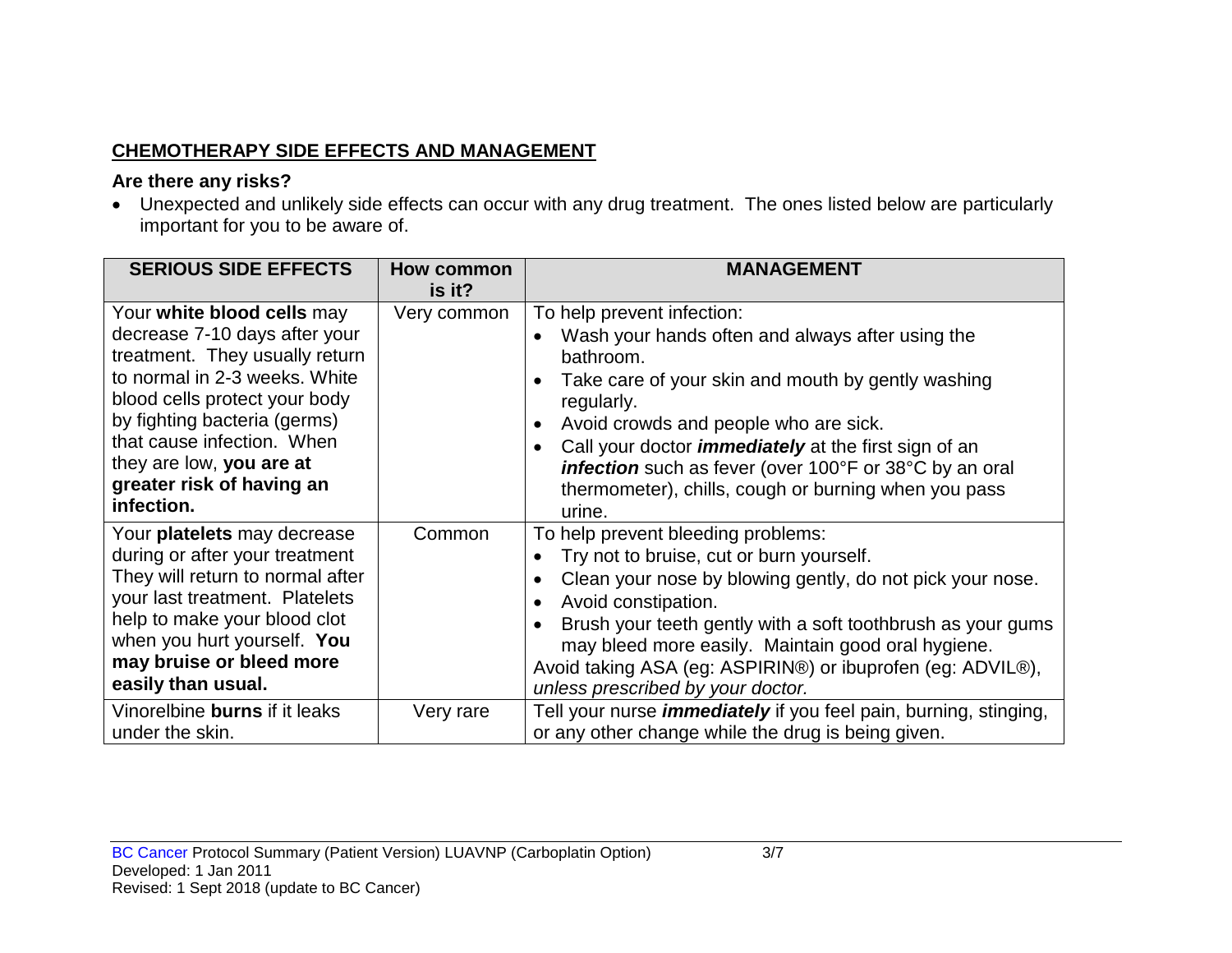| <b>OTHER SIDE EFFECTS</b>                                                                                                                                                                                              | <b>How Common</b><br>Is It? | <b>MANAGEMENT</b>                                                                                                                                                                                                                                                                                                                                                                                                                                                          |
|------------------------------------------------------------------------------------------------------------------------------------------------------------------------------------------------------------------------|-----------------------------|----------------------------------------------------------------------------------------------------------------------------------------------------------------------------------------------------------------------------------------------------------------------------------------------------------------------------------------------------------------------------------------------------------------------------------------------------------------------------|
| Nausea and vomiting may<br>occur after your treatment and<br>may last for 24 hours.                                                                                                                                    | Very Common                 | You will be given a prescription for anti-nausea drug(s) to take<br>before your chemotherapy treatment and/or at home. It is<br>easier to prevent nausea than to treat it once it has happened,<br>so follow directions closely.<br>Drink plenty of liquids.<br>Eat and drink often in small amounts.<br>Try the ideas in "Food Choices to Control Nausea".<br>Be sure to let your doctor know if you have nausea or vomiting<br>later than 24 hours after your treatment. |
| <b>Constipation or diarrhea may</b><br>occur.                                                                                                                                                                          | Common                      | To help constipation:<br>Exercise if you can.<br>Drink plenty of liquids (8 cups a day).<br>Try ideas in "Suggestions for Dealing with Constipation".<br>To help diarrhea:<br>Drink plenty of liquids.<br>$\bullet$<br>Eat and drink often in small amounts.<br>Avoid high fibre foods as outlined in "Food Ideas to Help<br>with Diarrhea".                                                                                                                               |
| <b>Tiredness or lack of energy</b><br>may occur.                                                                                                                                                                       | Common                      | Do not drive a car or operate machinery if you are feeling<br>$\bullet$<br>tired.                                                                                                                                                                                                                                                                                                                                                                                          |
| Pain or tenderness may<br>occur where the needle was<br>placed in your vein within 1-2<br>days after treatment. This may<br>extend all the way up the arm.<br>Sometimes pain may occur<br>where the cancer is located. | Common                      | Apply warm compresses or soak in warm water for 15-20<br>$\bullet$<br>minutes several times a day.<br>For minor pain, take acetaminophen (eg: TYLENOL®).<br>See your doctor if the pain continues to bother you.                                                                                                                                                                                                                                                           |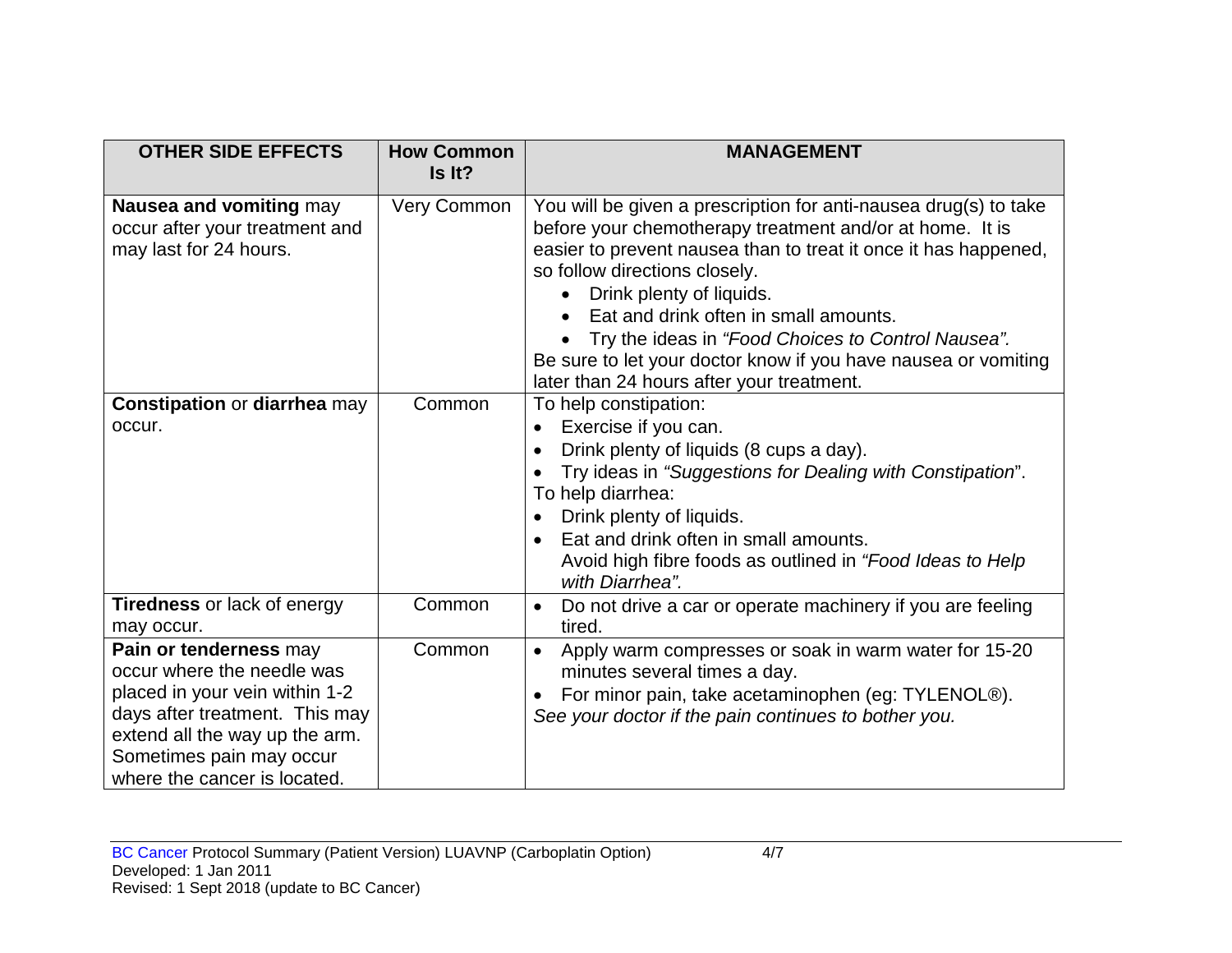| <b>OTHER SIDE EFFECTS</b>                                                                                                                                                                               | <b>How Common</b><br>Is It? | <b>MANAGEMENT</b>                                                                                                                                                                                                                                                                                                                                                                                                                                                                                                                                                                                                             |
|---------------------------------------------------------------------------------------------------------------------------------------------------------------------------------------------------------|-----------------------------|-------------------------------------------------------------------------------------------------------------------------------------------------------------------------------------------------------------------------------------------------------------------------------------------------------------------------------------------------------------------------------------------------------------------------------------------------------------------------------------------------------------------------------------------------------------------------------------------------------------------------------|
| Numbness or tingling of the<br>fingers or toes may occur.<br>This will slowly return to<br>normal once your treatments<br>are over. This may take<br>several months.                                    | Common                      | Be careful when handling items that are sharp, hot or cold.<br>$\bullet$<br>Tell your doctor at your next visit, especially if you have<br>$\bullet$<br>trouble with buttons, writing, or picking up small objects.                                                                                                                                                                                                                                                                                                                                                                                                           |
| Hair loss sometimes occurs. If<br>there is hair loss, your hair will<br>grow back once you stop<br>treatment. Colour and texture<br>may change.                                                         | Uncommon                    | Use a gentle shampoo and soft brush.<br>$\bullet$<br>Care should be taken with use of hair spray, bleaches, dyes<br>and perms.                                                                                                                                                                                                                                                                                                                                                                                                                                                                                                |
| Sore mouth may occur a few<br>days after treatment. Mouth<br>sores can occur on the tongue,<br>the sides of the mouth or in the<br>throat. Mouth sores or<br>bleeding gums can lead to an<br>infection. | Uncommon                    | Brush your teeth gently after eating and at bedtime with a<br>$\bullet$<br>very soft toothbrush. If your gums bleed, use gauze<br>instead of a brush. Use baking soda instead of toothpaste.<br>Make a mouthwash with 1/2 teaspoon baking soda or salt in<br>1 cup warm water and rinse several times a day.<br>Try soft, bland foods like puddings, milkshakes and cream<br>soups.<br>Avoid spicy, crunchy or acidic food, and very hot or cold<br>foods.<br>Call your doctor if you are having difficulty eating or drinking<br>due to pain.<br>Try the ideas in "Help with Sore Mouth during<br>$\bullet$<br>Chemotherapy" |
| Fever may occur shortly after<br>treatment with Vinorelbine.<br>Fever should last no longer<br>than 24 hours.                                                                                           | Uncommon                    | Take acetaminophen (eg: TYLENOL®) every 3-4 hours.<br>$\bullet$<br>Fever which occurs more than 48 hours after treatment<br>$\bullet$<br>may be the sign of an infection. See details above.                                                                                                                                                                                                                                                                                                                                                                                                                                  |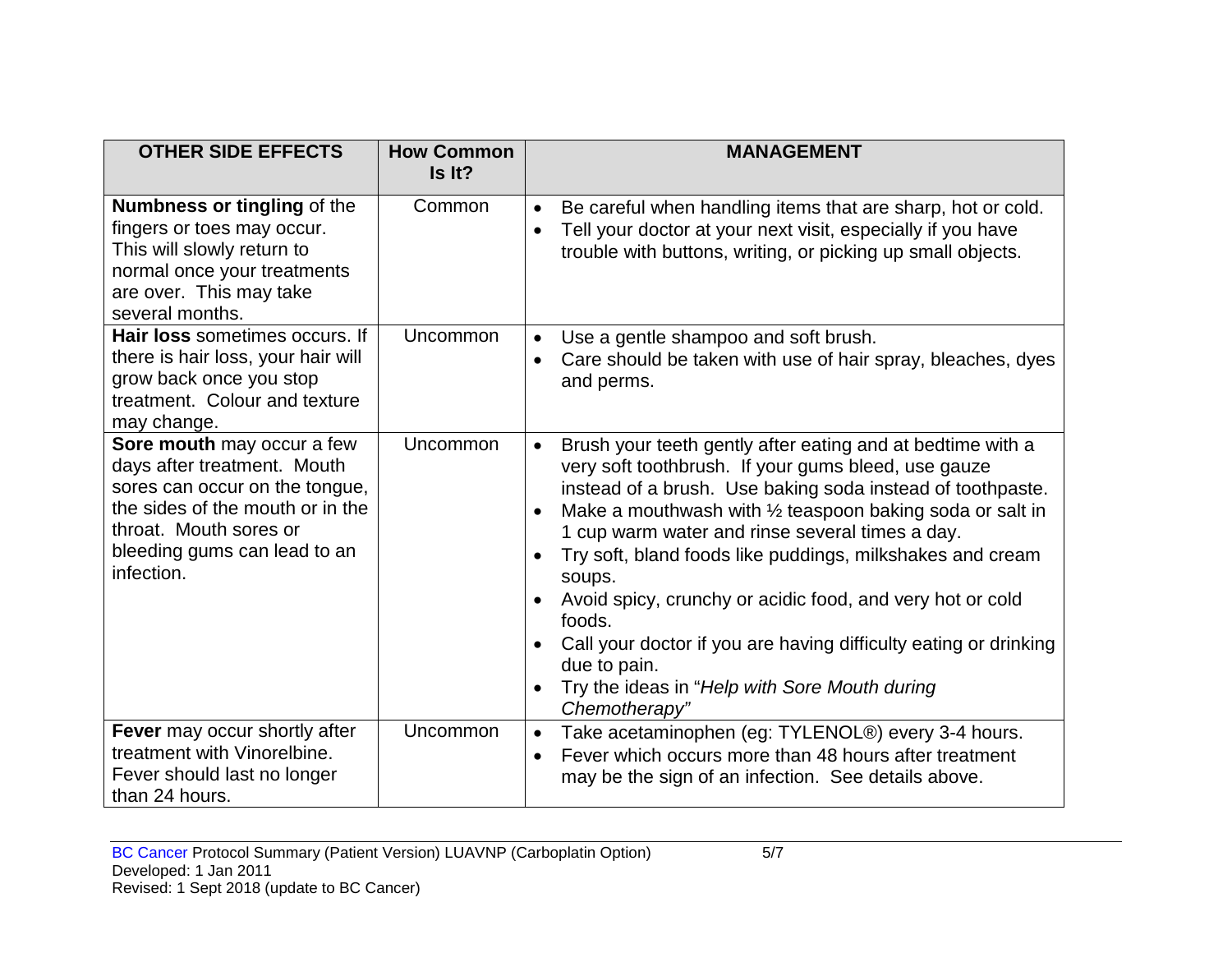# **INSTRUCTIONS FOR THE PATIENT**

# **What other drugs can interact with LUAVNP?**

- Other drugs such as phenytoin (DILANTIN®) and warfarin (COUMADIN®) may interact with LUAVNP. Tell your doctor if you are taking these or other drugs as you may need extra blood tests, your dose may need to be changed or your treatment may need to be held for a few days.
- Check with your doctor or pharmacist before you start taking any new prescription or non-prescription drugs.

## **Other important things to know:**

- The drinking of alcohol (in small amounts) does not appear to affect the safety or usefulness of this treatment.
- This treatment may cause sterility in men and menopause in women. If you plan to have children, discuss this with your doctor before starting treatment.
- This treatment may damage sperm and may cause harm to the baby if used during pregnancy. It is best to use *birth control* while you are undergoing treatment. Tell your doctor right away if you or your partner becomes pregnant. Do not breast feed during treatment.
- Tell all doctors or dentists you see that you being treated with carboplatin and vinorelbine before you receive treatment of any form.

## **SEE YOUR DOCTOR OR GET EMERGENCY HELP IMMEDIATELY IF YOU HAVE:**

- Signs of an **infection** such as fever (over 100°F or 38°C by an oral thermometer); chills, cough, pain or burning when you pass urine.
- Signs of a **stroke** such as sudden onset of severe headache, eyesight changes, slurred speech, loss of coordination, weakness or numbness in arm or leg.
- Signs of **bleeding problems** such as black, tarry stools; blood in urine.
- Signs of an **allergic reaction** (rare) soon after a treatment including dizziness, fast heartbeat, face swelling or breathing problems.
- Signs of a **blood clot** such as tenderness or hardness over a vein, calf swelling and tenderness, sudden onset of cough, chest pain or shortness of breath.
- Signs of **heart problems** such as fast or uneven heartbeat.

## **SEE YOUR DOCTOR AS SOON AS POSSIBLE (DURING OFFICE HOURS) IF YOU HAVE:**

- Signs of **kidney problems** such as lower back or side pain, swelling of feet or lower legs.
- Signs of **anemia** such as unusual tiredness or weakness.